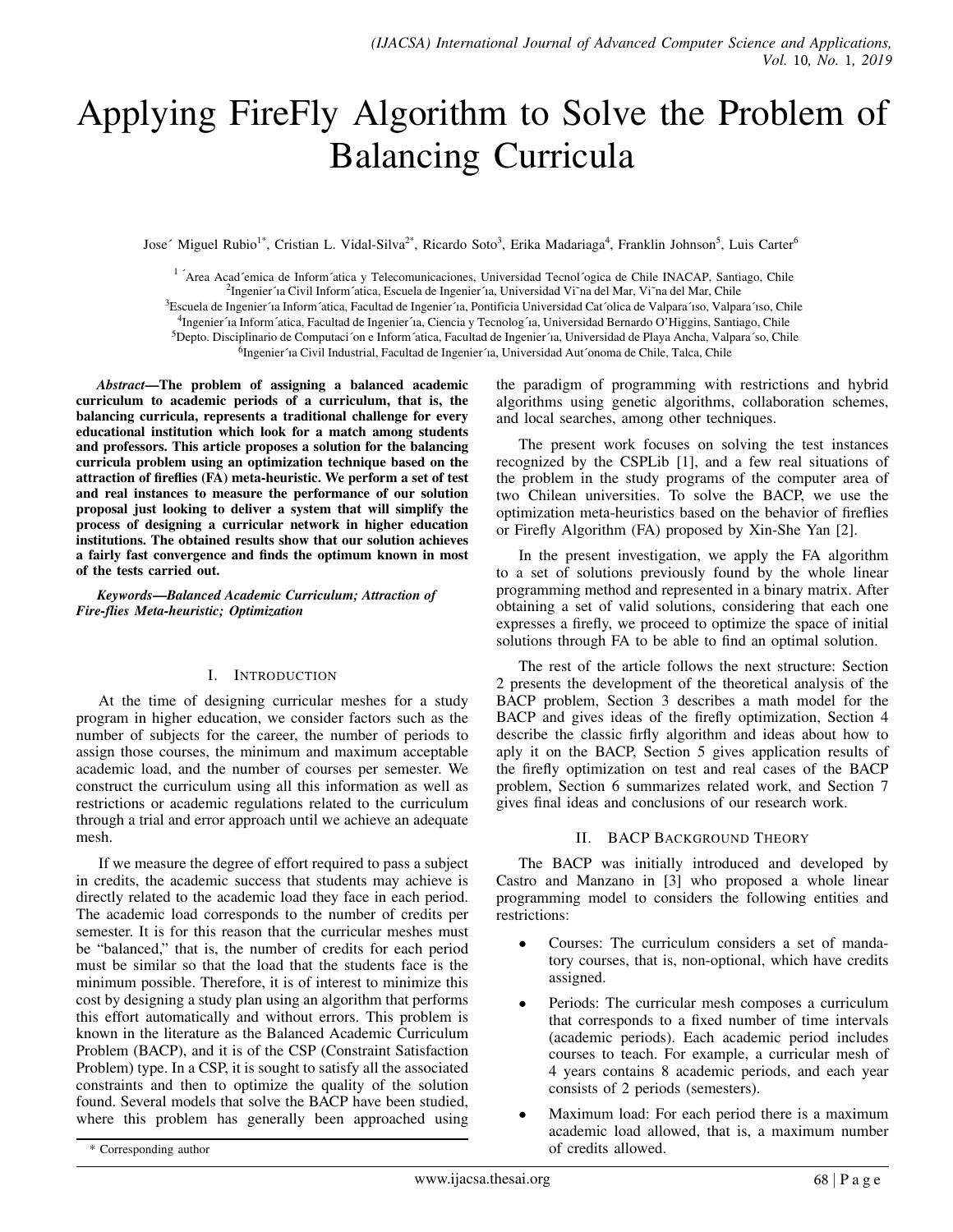- Minimum load: For each period there is a minimum academic load allowed.
- Prerequisites: The curriculum contains a defined order in the courses, that is, some courses must be taught and approved before than others. These courses are called prerequisites which permit generating ordered pairs of courses in which the restriction is that a student must pass the first course before taking the second course.
- Balanced distribution of the load: The curricular mesh should be balanced, that is, the number of credits of each academic period should be similar, ideally equal.

The work of [4] define an structural and behavioral models for the BACP problem whereas the work [3] appreciate it as as a constraints problem.

The main objective of this research is to find an allocation of courses for each period that satisfies all the mentioned entities and restrictions in an optimal way.

We use the test instances of the CSPLib (BACP8, BACP10, and BACP12) to validate our proposed algorithm. For example, considering the BACP8, this curriculum is made up of 46 courses with a total of 133 credits to be taught in 8 academic periods. Consequently, the simple arithmetic average of credits per period is equivalent to  $133/8 = 16,625$ , which implies that the lower limit of the maximum number of credits per period is 17. Therefore, solutions with value 17 are optimal.

## III. BACP MATH MODEL AND FIREFLY OPTIMIZATION

First, we describe a math model of the BACP to appreciate it as an optimization problem: and second, we present a background about the Firefly meta-heuristic.

# *A. BACP Math Model*

We propose an integer linear programming model based on [3]. This model uses a decision variable of one dimension for the resolution of the problem and considers the following parameters:

- m: Number of courses.
- n: Number of academic periods.
- $\alpha_i$ : Number of credits of course i, where i = 1, ..., m.
- $\beta$ : Minimum academic load per period.
- $\gamma$ : Maximum academic load per period.
- $\delta$ : Minimum number of courses per period.
- $\epsilon$ : Maximum number of courses per period.

The decision variables correspond to:

A vector with the periods assigned to each course:

$$
x_i = j, \forall i = 1, ..., m
$$
 (1)

The maximum academic load for all periods is c:

$$
c = max\{c_1, ..., c_n\}
$$
 (2)

The academic load for a period j is defined by:

$$
c_j = \sum_{i=1}^{m} \alpha_i \zeta_i, \forall i = 1, ..., m; \forall j = 1, ..., n \quad (3)
$$

where: 
$$
\zeta_i = \begin{cases} 1, & \text{if } x_i = j \\ 0, & \text{if } x_i \neq j \end{cases}
$$

Thus, the objective function globally minimizes the academic load:

$$
min\ c\tag{4}
$$

We define the following restrictions:

Every course i must be assigned to a period j:

$$
\sum_{j=1}^{n} x_{ij} = 1, \forall i = 1, ..., m
$$
 (5)

• Course b of a period j has a prerequisite:

$$
x_{bj} \le \sum_{r=1}^{j-1} x_{ar}, \forall j = 2, ..., n
$$
 (6)

The maximum academic load is defined by Eq.  $(2)$  the one that obeys the following set of linear constraints:

$$
c_j \le c, \forall j = 1, ..., n \tag{7}
$$

The academic load of period j must be greater than or equal to the minimum required:

$$
c_j \ge \beta, \forall j = 1, ..., n \tag{8}
$$

The academic load of period j must be less than or equal to the maximum required:

$$
c_j \le \gamma, \forall j = 1, ..., n \tag{9}
$$

The number of courses of period j must be greater than or equal to the minimum required:

$$
\sum_{i=1}^{m} \zeta_i \ge \delta, \forall j = 1, ..., n
$$
 (10)

where: 
$$
\zeta_i = \begin{cases} 1, & \text{if } x_i = j \\ 0, & \text{if } x_i \neq j \end{cases}
$$

The number of courses of period j must be less than or equal to the maximum required:

$$
\sum_{i=1}^{m} \zeta_i \le \epsilon, \forall j = 1, ..., n \tag{11}
$$

where: 
$$
\zeta_i = \begin{cases} 1, & \text{if } x_i = j \\ 0, & \text{if } x_i \neq j \end{cases}
$$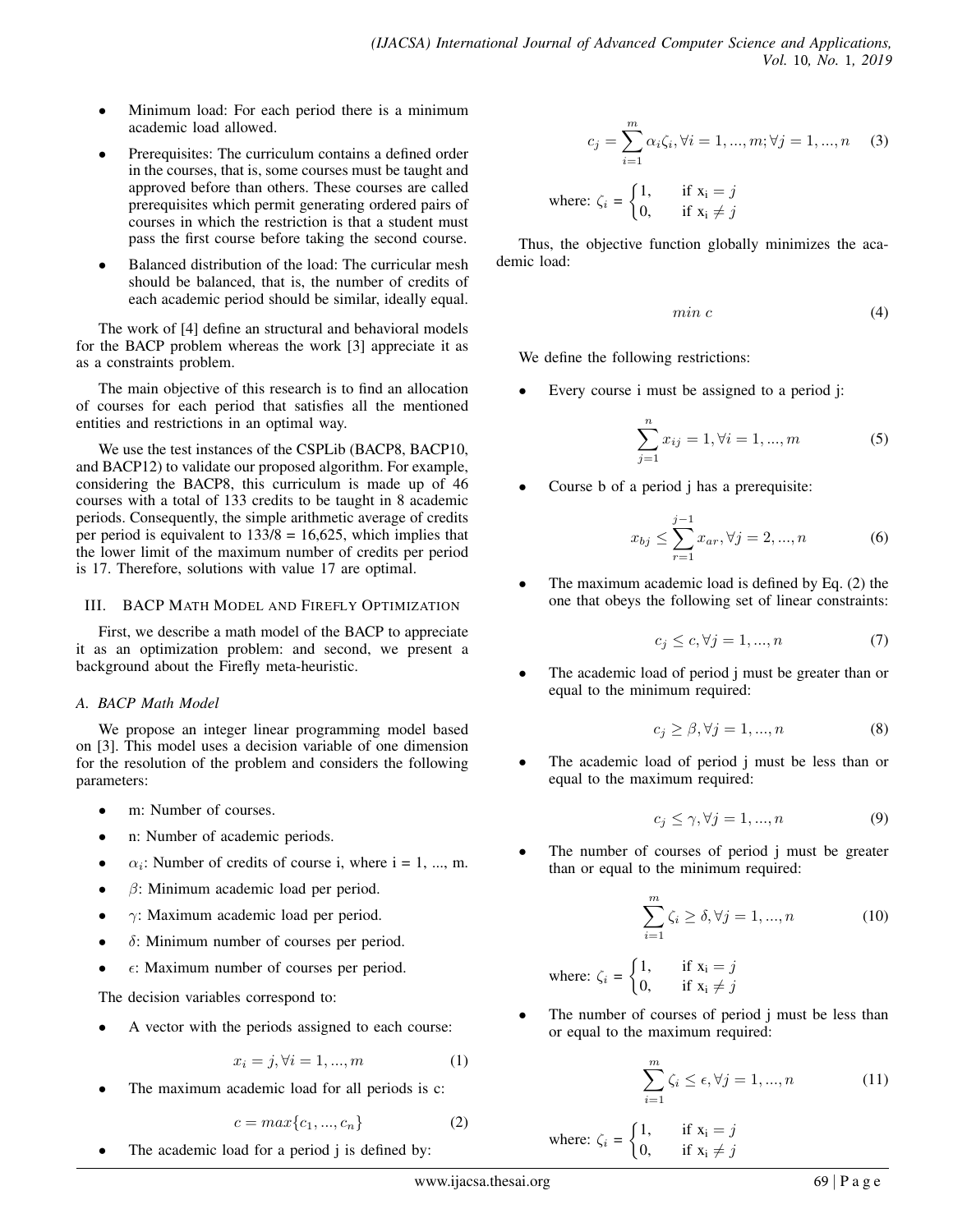## *B. Optimization based on Fireflies*

Optimization based on fireflies is one of the newest heuristics inspired by natural behaviors for optimization problems. For the work of [5] [6] [7], we know that fireflies possess an unmistakable characteristic glow, and even people who have not seen one in their life know that they emanate a light.

For the work of [7], the foundation of the algorithm focuses on the brightness of fireflies which, in their need to mate, approach to a other fireflies releasing attractive light. It is this behavior that has given rise to the optimization algorithm which considers as an objective function the brightness of the fireflies and their need to approach the most brilliant or optimal firefly.

There are different types of insects and animals in nature and, depending on each species, present different organization, communication, and skill which make each element of the colony can fulfill an objective looking for a common good. A firefly presents an example of communication in which it combines the absorbed oxygen by individual cells with a substance called luciferin and reacts by producing light without hardly generating heat. The light of the firefly is usually intermittent and shines in a specific way in each species. Such as [2] argue, each approach to shine is an optical signal that helps the fireflies to find possible pairs.

Firefly Algorithms (FA) especially solves multi-modal optimization problems. The work of [8] details that there exist records of continuous FA applications in optimization problems, traveler's problem (TSP), segmentation (clustering) tasks, image processing, and feature selection problems.

According to the work of [5] and [6], three essential properties of the behavior of the FA are identified:

- All fireflies are unisexual and are attracted to other fireflies, regardless of their sex.
- The value of the objective function determines the brightness of a firefly, that is, for a maximization problem, the brightness of each firefly is proportional to the value of the objective function and vice versa.
- The degree of attraction of a firefly is proportional to its brightness, and therefore for any pair of blinking fireflies, the one that is less bright will move towards the brighter one. More brightness means less distance between two fireflies. However, if the two flickering fireflies have the same brightness, they randomly move.

We obtain the formulas and procedures for the operation of FA meta-heuristics from the analysis of these properties which the following section explains in details.

## IV. FA ON THE BACP

We must consider the brightness proportional to the value of the objective function to apply the algorithm FA in the optimization problems. In the case of genetic algorithms, we can define the brightness in the same sense as the objective function.

Since the attractiveness of a firefly is proportional to the light emanating, we can define this attraction as:

$$
\beta = \beta_0 e^{\gamma r^2} \tag{12}
$$

where  $\beta_0$  is the attractiveness at a distance r = 0. We calculate the distance  $r_{ij}$  between two fireflies using the Cartesian distance method, and  $\gamma$  represents the light absorption coefficient that is associated with the scale and nature of the problem.

A firefly i is attracted to a brighter firefly j and its movement is determined by:

$$
x_i = x_i + \beta_0 e^{\gamma r^2} (x_j - x_i) + \alpha (rand - 1/2)
$$
 (13)

Where  $x_i$  and  $x_j$  are the current position of the fireflies, the second term corresponds to their attraction, and the third term introduces a random component in which  $\alpha$  is a randomization parameter and rand a uniformly distributed random number between 0 and 1 .

Different authors have already demonstrated the ability of the FA algorithm to solve optimization problems. On the other hand, in [5] the effectiveness of this algorithm has been shown to solve problems with binary representation.

The main idea to solve the BACP proposed in this paper is based on representing the problem through a binary arrangement because evidence exists that raising the solution in this way is useful and we can say undoubtedly that the fireflies algorithm adapts perfectly to a binary representation like the one that is presented later in this article.

Algorithm 1 [9] shows the general scheme of the FA solution for which the objective function defines the objective of the problem. Besides, and it is necessary to initialize the firefly parameters:  $\gamma$ ,  $\beta_0$ , the size of the firefly population *n*, and the maximum number of generations  $MaxGeneration$ .

| <b>Algorithm 1</b> Pseudocode of Algorithm FA                                                                                 |                                          |
|-------------------------------------------------------------------------------------------------------------------------------|------------------------------------------|
| Objective function $f(x)$ , $x = (x_1, , x_d)^t$<br>Generate an initial population of n fireflies $x_i$ ( $i = 1, 2,$<br>, n) |                                          |
| The intensity of light $I_i$ in $x_i$ is determined by $f(x_i)$ .                                                             |                                          |
|                                                                                                                               |                                          |
| Define the light absorption coefficient gamma                                                                                 |                                          |
| while $t <$ MaxGeneration do                                                                                                  |                                          |
| for $i \leftarrow 1$ to n do                                                                                                  | $\triangleright$ for all the n fireflies |
| for $j \leftarrow 1$ to n do                                                                                                  | $\triangleright$ for all the n fireflies |
| if $I_i < I_j$ then                                                                                                           |                                          |
| to move firefly i to firefly j                                                                                                |                                          |
| end if                                                                                                                        |                                          |
| end for                                                                                                                       |                                          |
| end for                                                                                                                       |                                          |
| To classify the fireflies and find the best global optimum                                                                    |                                          |
| g                                                                                                                             |                                          |
| end while                                                                                                                     |                                          |
| To Process and visualize                                                                                                      |                                          |
|                                                                                                                               |                                          |

We propose to apply the algorithm FA to solve the whole linear programming model of the BACP previously described. Fig. 1 shows the three simple steps necessary for our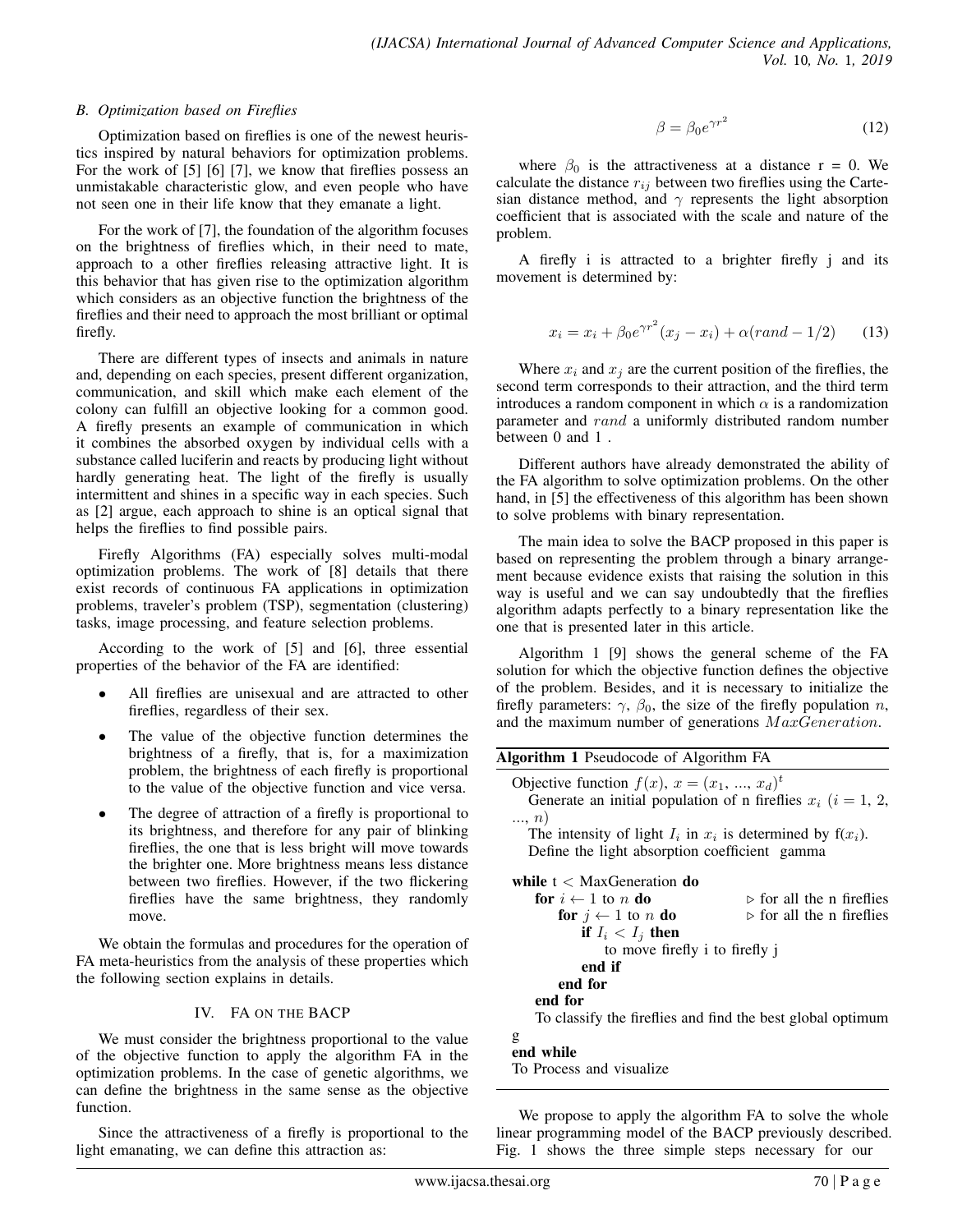solution: first, an instance of the problem is loaded; second, the algorithm FA is applied in a binary representation of the problem; and third, finally a representation of the best solution found by the algorithm FA is obtained.



Fig. 1: Scheme of proposed solution.

A set of constraints defines each instance of the problem, that is, the set of parameters and decision variables mentioned at the beginning of this section. The courses and academic periods form a curricular mesh (or curriculum) that can be represented by a binary matrix on which we can apply the FA algorithm.

In addition to the characteristics of the problem, we need to take into account the following steps: (1) to define the absorption coefficient, (2) to generate an initial population of fireflies, (3) to define the attractiveness coefficient, and (4) to determine the maximum number of generations.

When we want to solve a problem, according to [9] [10], an important aspect is to look for a simple, logical and useful representation on which we are capable of solving the problem efficiently and effectively.

To solve the BACP, we have proposed a binary matrix representation of dimensions  $mxn$ , that is, rows with periods and columns with courses, with the purpose of that the matrix has squares with possible values 0 or 1. This representation will indicate if a course i is assigned to a period j (value 1), or, on the contrary, that the course i does not correspond to that period j (value 0). Fig. 2 shows the base representation for a possible solution to the problem.

| <b>Periods</b>                    |             |           |              |             |             |           |           |              |
|-----------------------------------|-------------|-----------|--------------|-------------|-------------|-----------|-----------|--------------|
| S<br>$\bullet$<br>S<br>$0 \,$ u r | 1           | $\bullet$ | $\mathbf 0$  | $\bullet$   | $\bullet$   | 0         | $\bullet$ | $\bullet$    |
|                                   | $\circ$     | Ō         | $\mathbf 0$  | 1           | $\mathbf 0$ | o         | $\bullet$ | $\mathbf 0$  |
|                                   | $\Omega$    | Ō         | $\mathbf 0$  | $\bullet$   | $\mathbf 0$ | $\bullet$ | $\bullet$ | 1            |
|                                   | $\circ$     | O         | 1            | $\bullet$   | 0           | o         | $\bullet$ | $\mathbf 0$  |
| ں                                 | $\mathbf 0$ | Ō         | $\mathbf{o}$ | $\mathbf 0$ | 1           | O         | $\bullet$ | $\bullet$    |
|                                   | $\circ$     | 1         | 0            | $\bullet$   | o           | o         | $\bullet$ | $\circ$      |
|                                   | $\bullet$   | $\bullet$ | $\bullet$    | $\bullet$   | $\mathbf 0$ | $\bullet$ | $\bullet$ | $\mathbf{1}$ |

Fig. 2: Scheme of proposed solution.

## V. RESULTS

The proposed solution was implemented in the Java programming language using the Netbeans IDE 8.0 programming environment. Besides, our solution ran in a computer using Windows 7 Ultimate 64-bit operating system. Our computer to run the tests has a 3.4 GHz Phenom II X4 processor, and 8 GB of RAM.

The algorithm FA must be modified so that it can operate with binary representations. When applying the formula of motion to a firefly, the algorithm generates values that do not meet the conditions defined in the proposed binary matrix to represent the solution mainly due to the fact that, when applying the movement formula in each of the matrix dimensions, we will obtain a real value that must be transformed into binary by means of a transfer function.

A transfer function is a mathematical model that, through a quotient, relates the modeled response of a system to an also modeled input or excitation signal.

In control theory, transfer functions are often used to characterize the input and output relationships of components or systems that are described by linear differential equations and time-invariants. In this paper, we use the following transfer function [5]:

$$
Tanh(|X_p|) = \frac{exp(2|X_p| - 1)}{exp(2|X_p| + 1)}
$$
(14)

To pass the values from a continuous search space to a discrete one, the rule used in [5] follows:

$$
x_i^k(t+1) = \begin{cases} 1, & \text{if rand} < T(x_i^k)(t+1)) \\ 0, & \text{in other case} \end{cases} \tag{15}
$$

Where rand is a random number between 0 and 1 evenly distributed,  $x_i^k$  (t) is the value of the dimension k of a firefly i at the iteration t.

TABLE I: PARAMETERS USED IN EXPERIMENTS

| Parameter         | Value |
|-------------------|-------|
| Iterations number | 1000  |
| Fireflies number  | 30    |
| $\alpha$          | 0.5   |
|                   |       |
|                   |       |

To validate the results of the system, and its performance at the time of generating solutions, 50 tests were performed on each of the instances available in the CSPLib. The parameters used to solve these test instances are those presented in Table 1. Those test instances serve to measure the behavior of the algorithm and are also the basis of comparison with the work of other authors who have solved the same problem. For the BACP problem, there are 3 test instances which are analyzed and independently solved.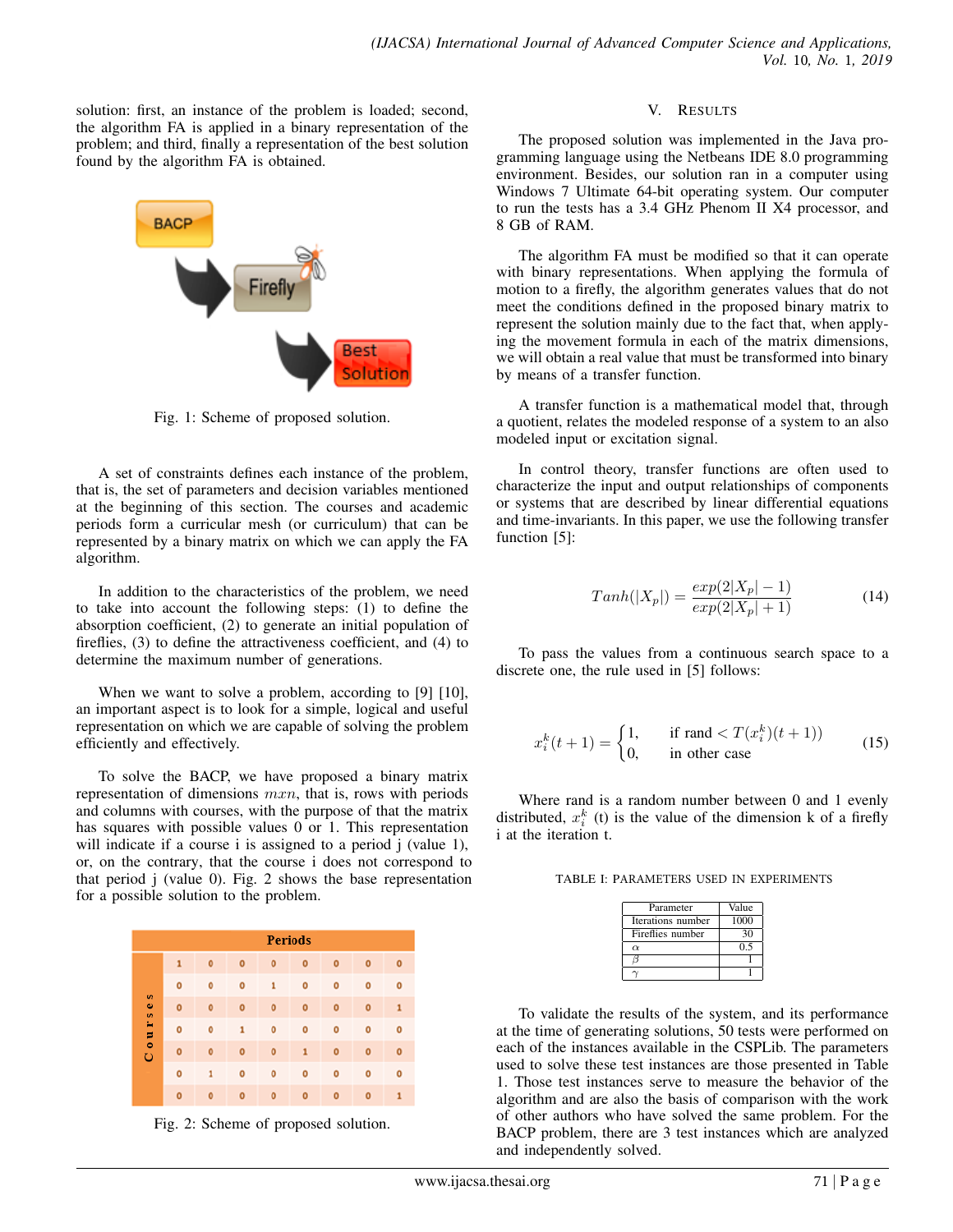# *A. Test* C*ases*

BACP8: The BACP8 corresponds to the smallest instance of the problem, with 46 subjects distributed in 8 academic periods. In Fig. 3 you can see how the results obtained are distributed.



The convergence graph of the algorithm (see Fig. 4) shows how the system finds an optimal initial solution of 18 credits and changes rapidly to 17 in the first iterations, staying at that optimum until the execution of the algorithm completes.

18.2 18 17.8 17.6  $17,4$  $17,7$  $17$  $16,8$ 16,6 16,4 1 3 5 7 9 11 13 15 17 19 21 23 25 27 29 31 33 35 37 39 41 43 45 47 49

**BACP8 Convergence** 



- BACP10: This instance is composed of 42 subjects assigned in 10 academic periods, so the maximum academic load is lower than in the case of BACP8. In this test instance, the system had greater difficulty in finding the known optimum. Fig. 5 displays the obtained results. Fig. 6 illustrates the convergence of the algorithm for execution on the BACP10 instance. The obtained results show that for this test instance the optimum value found by the system varies from 16 in the first 2 iterations to 15 in iteration 3 and finally reaches the
- BACP12: The instance of 12 periods is the most complex and has 66 subjects to assign, so the computational effort required to find good solutions is greater than in the previous cases. For this instance of the problem, the system managed to find the optimal

known optimum value 14 in iteration 41.



**BACP 10** 

**BACP10 Convergence** 



solution known only in 23% of the executions. Fig. 7 shows the distribution of the obtained results.



Fig. 8 shows how the algorithm converges during execution for BACP12 instance, finding a s olution of 20 credits in the initial iterations, then 19 and finally converging to 18 credits in iteration 13.

# *B. Real* C*ases*

This section shows the results obtained by applying the system developed in the optimization of different real curricula of 2 Chilean universities. The instances have been named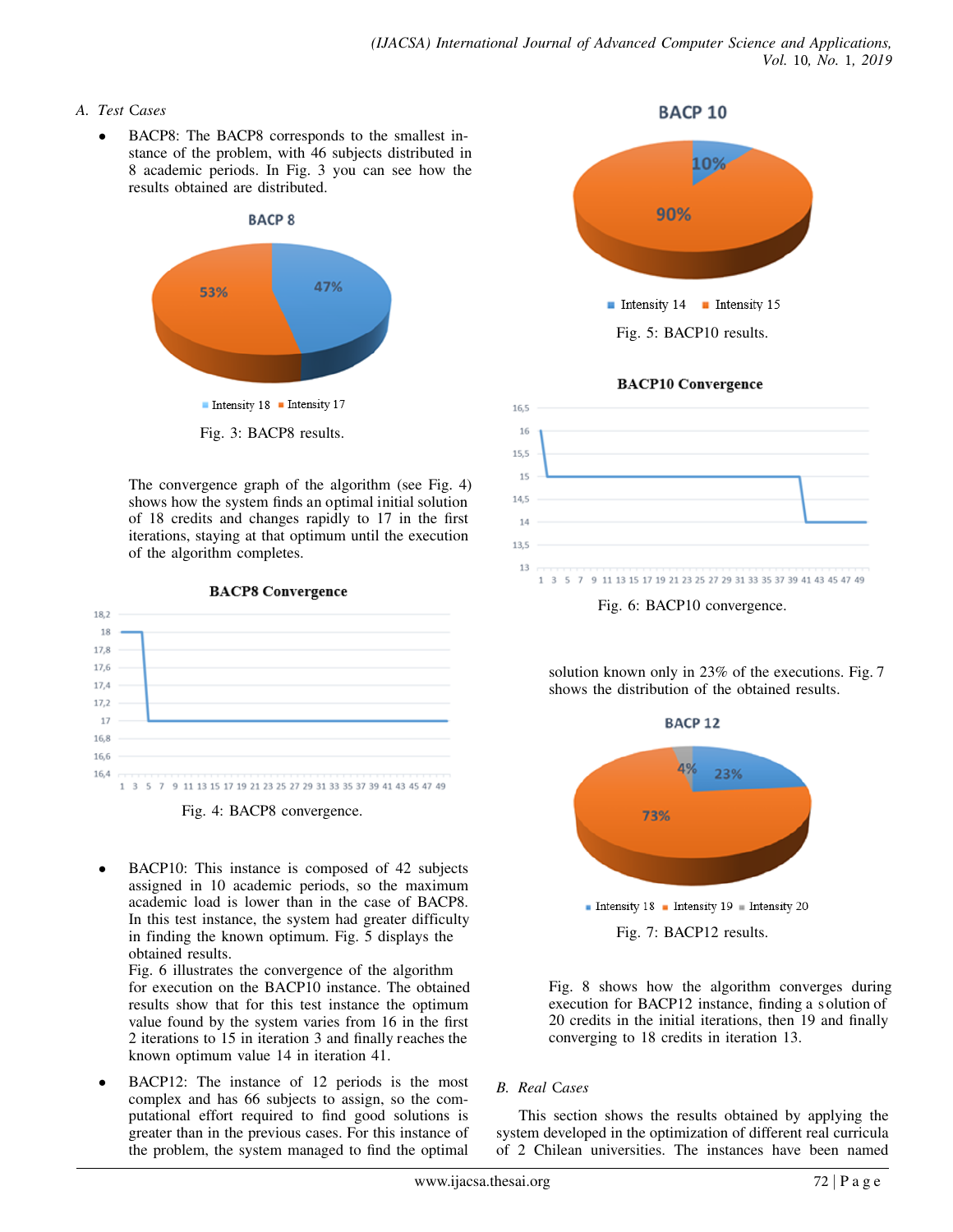#### TABLE II: RESULTS SYNTHESIS

| <b>Solution</b> | <b>BACP8</b> | <b>BACP10</b> | <b>BACP12</b> | <b>REALS</b> | REAL <sub>10</sub> | $\overline{\text{REA}}$ L <sub>12</sub> |
|-----------------|--------------|---------------|---------------|--------------|--------------------|-----------------------------------------|
| <b>Best</b>     |              | ، 4           | 18            |              |                    | ⇁                                       |
| Medium          | 17.5         | 14.9          | 18.8          | 18.1         | 13.9               | 19                                      |
| Worst           | 18           |               | 20            | 19           |                    | 20                                      |
|                 | .509         | .305          | .484          | .681         | .860               | .831                                    |
| Optimum         | ר ו          | 14            | 18            | 18           |                    | 18                                      |

## **BACP12 Convergence**



## REAL8 (8 periods), REAL10 (10 periods) and REAL12 (12 periods).

REAL8: This instance has 34 subjects planned in 8 periods. Besides, 27 of these subjects are compulsory, 2 subjects are for general study, and 5 subjects are elective. For this case, it was possible to find an optimal value of 17 credits, while in the current curriculum the value is 18 credits. Fig. 9 displays these results.



The convergence graph of Fig. 10 shows that the system converges from 22 credits to 17 credits quickly.

REAL10: The second solved real instance corresponds to a curriculum that lasts 5 years that plans 49 subjects in 10 academic periods. This instance obtained an optimal value of 13 which coincides with the current value of the study plan. Fig. 11 presents the obtained results.

Fig. 12 displays the behavior of the algorithm which is similar to the previous solved instances and showing





Fig. 10: REAL8 convergence.



a fast convergence towards the known optimum for the problem.



REAL12: The last real instance of the problem is the one that presents the greatest complexity and is composed of 53 subjects, of which 49 are compulsory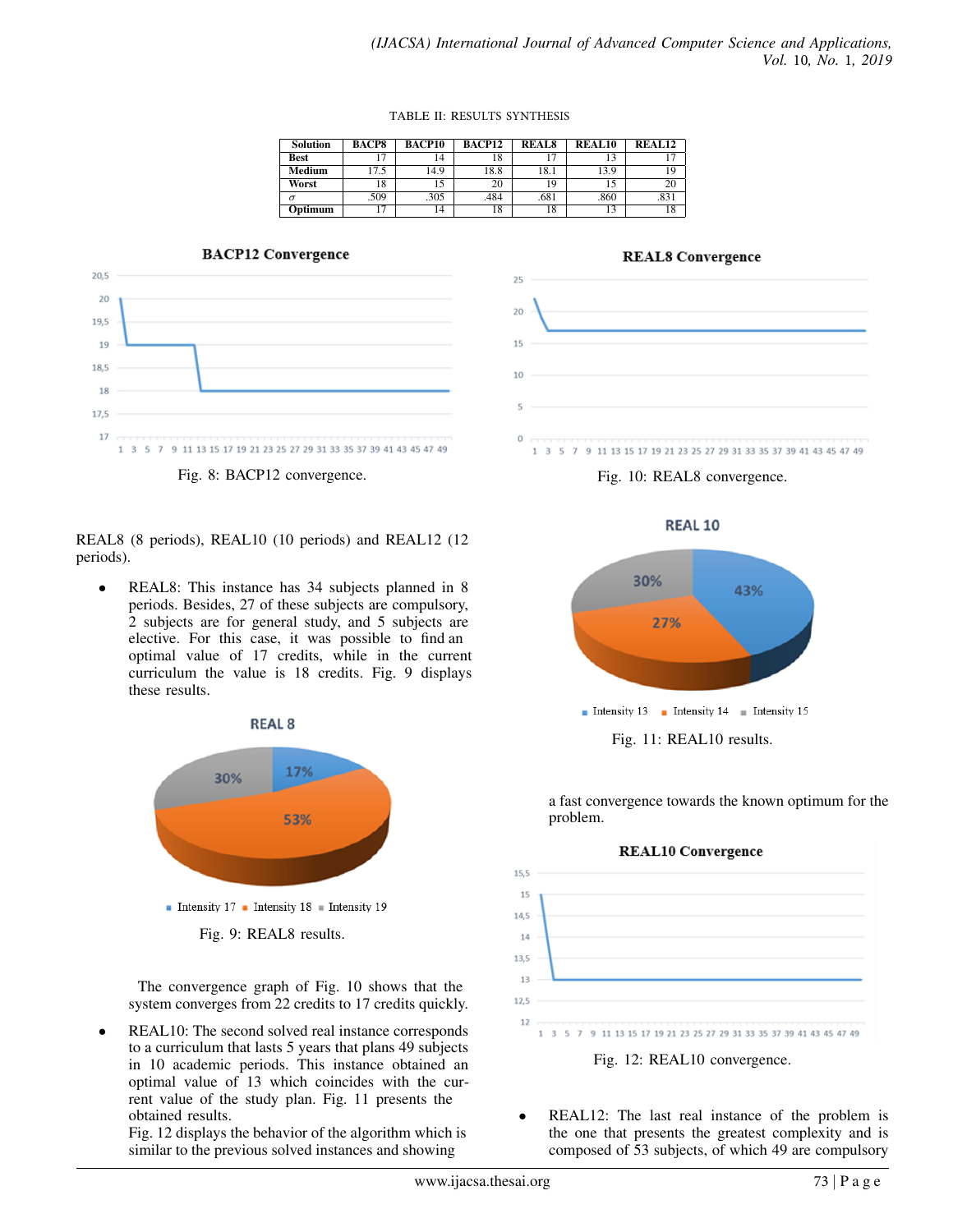and 4 elective, all of them in 12 periods. For this instance, in 3% of the executions, an optimum value of 17 credits was obtained which improves the optimum of the current plan whose value is 18. Fig. 13 displays the distribution of the obtained results.



Fig. 14 illustrates how the system converges to the optimum in iteration 15. Once again, the rapid convergence of the proposed algorithm is demonstrated, both when solving the test instances and the real instances of the problem.





In general terms, the obtained results by the system are considered encouraging. Table 2 summarizes these results.

Table 2 shows that in all of the resolved instances it is possible to obtain the optimum for the problem and even to improve that optimum in some cases (instances REAL8 and REAL12). There is also a high dispersion expressed in the value of the standard deviation of the solutions found for the REAL10 and REAL12 instances. That can occur because those instances present a higher resolution complexity.

#### VI. RELATED WORK: OPTIMIZATION MODELS BASED ON THE BEHAVIOR OF FIREFLIES

The FA algorithm has many variants already applied in almost all areas of science [11]. Here we briefly explain a few of them:

Discrete FA (DFA): This algorithm can be applied directly to solve discrete optimization problems [12] [13] [14] [15] [9].

- Multiobjective FA: This method has the purpose of solving problems with multiple objectives, that is, it operates with several objective functions by combining all the objective functions into one. Thus, the algorithm does not change in a big way [16].
- Lagrangian FA: This algorithm is proposed to solve the problem of optimization of commitment of units in unregulated power systems [17].
- Chaotic FA: This algorithm seeks to solve problems related to systems that behave unpredictably. This property does not mean that they are systems with a complete absence of order, but systems that have perfect order which include random factors [18].
- Hybrid Algorithms: This is a combination of the firefly algorithm and the ant algorithm [19].
- Parallel FA with predation (pFAP): This is an implementation for shared memory environments with an aggregate predation mechanism that helps the method escape from the local optimum [20].
- Modified FA: This is a mechanism used by different authors that seek to optimize the performance of the FA algorithm by adding methods or variants to the algorithm, where you can even change the update process to maintain the best result through the iterations [21].

# VII. CONCLUSIONS

This work proposed an algorithm based on the behavior of natural fireflies to solve the Balanced Academic Curriculum Problem (BACP) problem. The experimental evaluation shows the effectiveness of artificial fireflies to solve this type of problems.

All the tests carried out show that it is possible to find good solutions in most of the executions of the proposed algorithm. In the test instances, the quality of the solutions is satisfactory, and the best-known value of each instance is obtained in most cases. In real instances of the problem, the best-known value is obtained and it is even possible to improve such value in 2 of the 3 instances in this investigation.

It will be interesting to investigate in the future how this algorithm behaves when faced with other real instances of the problem and to evaluate other variants of the algorithm.

It is also of interest for the authors to evaluate the behavior of the proposed system for instances of the generalized version of the problem, known as GBACP. These instances have greater complexity than the original problem and have been proposed initially in [22].

# ACKNOWLEDGMENT

Franklin Johnson Parejas is supported by Grant "Direccion´ General de Investigación de la Universidad de Playa Ancha, Concurso Regular 2017, Clave ING 04-181".